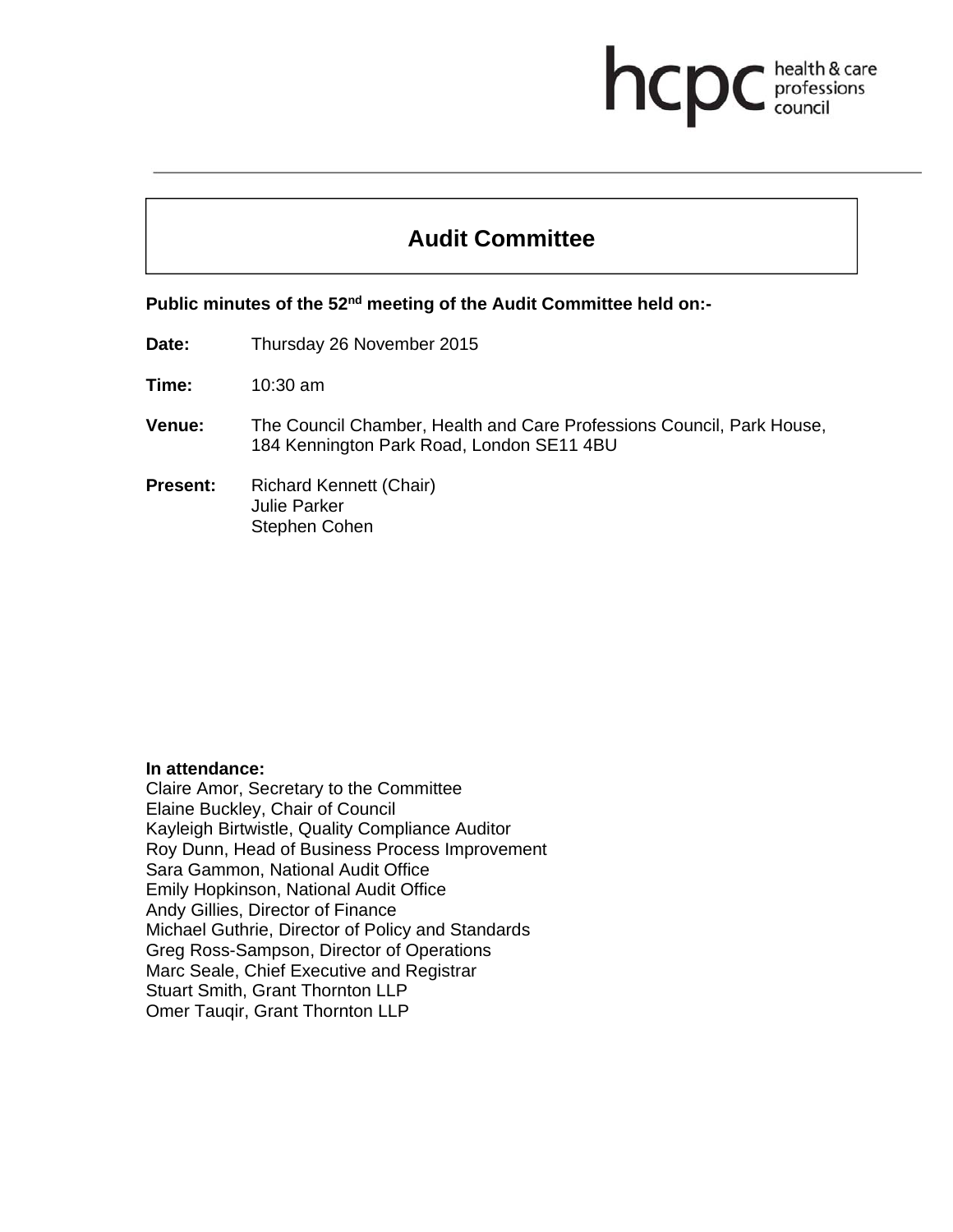#### **Item 1. Apologies for absence**

- 1.1 There were no apologies for absence.
- 1.2 The Chair welcomed Stephen Cohen to his first meeting of the Audit Committee.

#### **Item 2. Approval of agenda**

2.1 The Committee approved the agenda.

#### **Item 3. Declarations of members' interests**

3.1 No new interest was declared. The Committee noted Julie Parker's standing interest as declared at the Audit Committee meeting on 17 June 2015.

## **Item 4. Minutes of the Audit Committee meeting of 17 June 2015 (report ref: AUD 37/15)**

4.1 It was agreed that the public minutes of the  $51<sup>st</sup>$  meeting of the Audit Committee should be confirmed as a true record and signed by the Chair.

#### **Item 5. Matters arising (report ref: AUD 38/15)**

5.1 The Committee noted those matters arising from the meeting held on 8 September 2015.

Items for discussion/approval

## **Item 6. NAO external audit plan 2015-16 (report ref: AUD 39/15)**

- 6.1 The Committee received a paper from the Executive.
- 6.2 The Committee noted that the audit approach and timetable will be similar to previous years, with two short interim visits in November and March, and a final visit of two weeks in May with certification planned for early July 2016. The proposed audit fee remains at £39,000, which is no increase from 2014-15.
- 6.3 The Committee noted that the matters of emphasis for the 2015-16 audit would be plans for HCPC offices, changes to HCPC's accounting system and the Registration systems project.
- 6.4 The Committee noted that both items followed up from the previous year's audit were now considered closed. The HCPC has received a new accounts direction from the Privy Council Office and clarification around self-certification of expenses has been provided.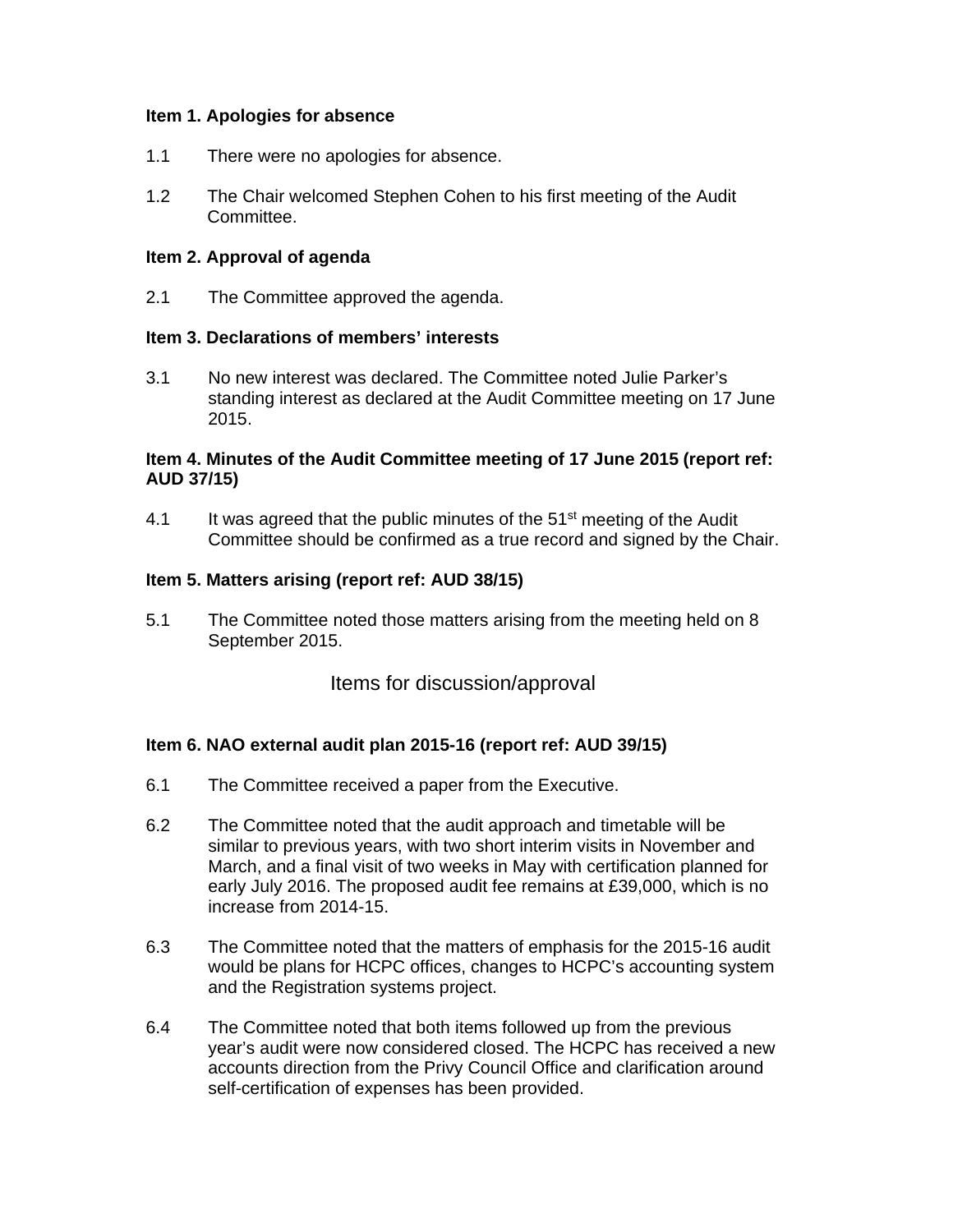- 6.5 The NAO provided the committee with an overview of the FReM 2015-16 changes, which include the adoption of IFRS 13 and changes to structure and content of Annual Report and Accounts. The Committee noted that changes to the Annual Report and Accounts would need to be clearly explained to the Council when it was presented for approval.
- 6.6 The Committee approved the external audit plan for 2015-16.

#### **Item 7. Internal audit report: Review of 5 year plan functionality and controls (report ref: AUD 40/15)**

- 7.1 The Committee received a paper from the Executive
- 7.2 The Committee noted that as part of Grant Thornton's 2015-16 Internal Audit Plan, it was agreed that a review of the HCPC's planning models would be undertaken.
- 7.3 The Committee noted that:-
	- it was agreed with the Executive that the higher risk areas of forecasting relate to revenues, cash receipts and registrant numbers. Therefore the review focused more on these areas;
	- Grant Thornton's overall view of the audit was that the model was fit for purpose and the HCPC employees using the model are generally comfortable with how it operates;
	- Grant Thornton identified a number of concerns with the model size and the flexibility for future business changes. It was also noted that the number of employees able to use the model is limited and that consideration should be given to succession planning and documenting a manual for the model;
	- the Executive agree that the model is large, this is because the model was over-engineered when first delivered. The model has undergone modification for business purposes since it was first put in place. Some of these changes are not fully FAST compliant and this will be addressed;
	- Grant Thornton have recommended some derogations from FAST to improve the ease of use of the model. In addition further integrity checks have been recommended as well as a change control tracking sheet. This has been agreed by the Executive;
	- any changes will be tested in order to ensure the model still produces the same results after simplification. The rationale for the changes will be documented; and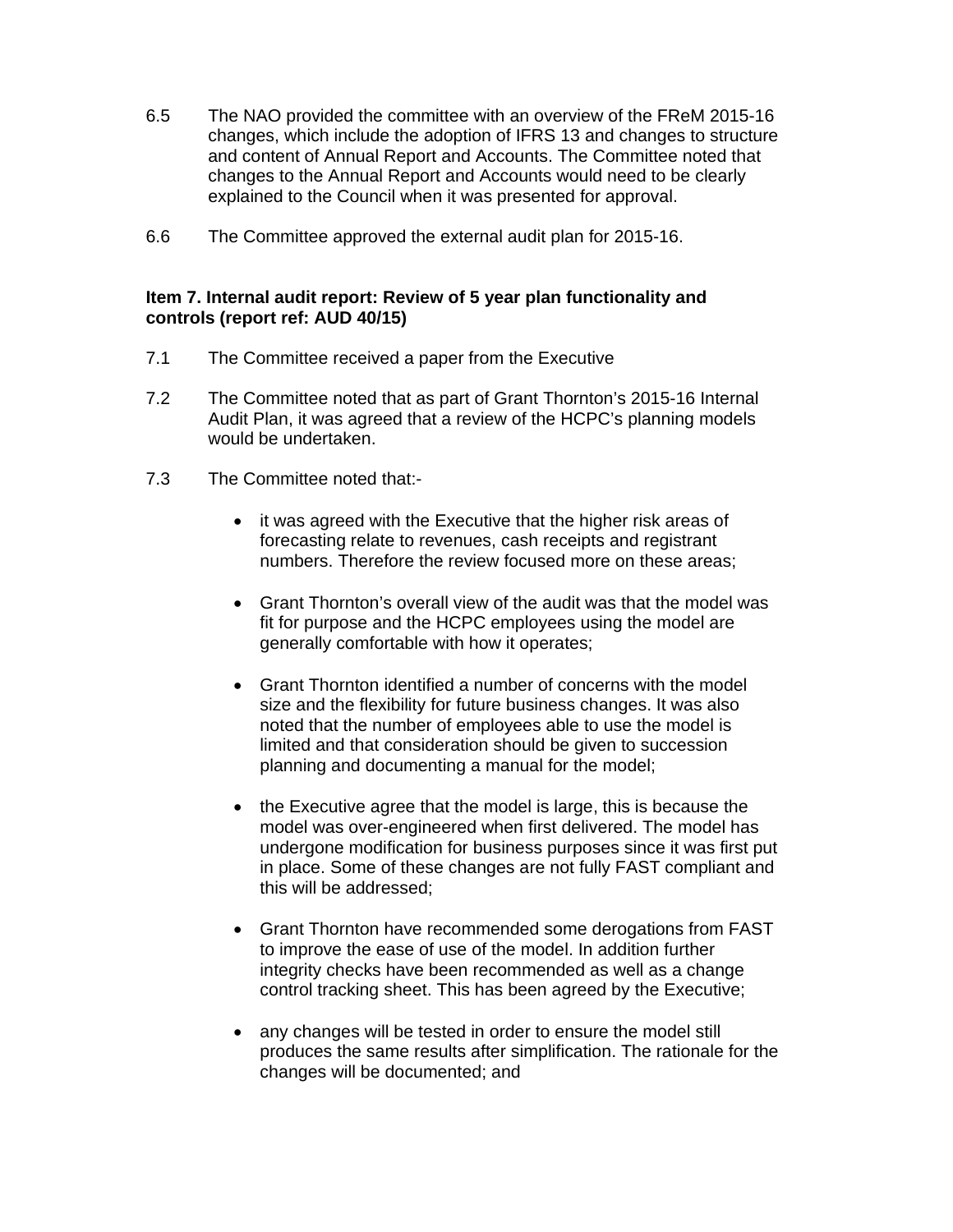- the HCPC maintains a basic Registrant numbers forecast model as a 'sense check' on the high level outputs from the Registrant numbers module of the FAST model.
- 7.4 The Committee agreed that an overall audit opinion should be foregrounded in future reports. The Executive agreed to produce a clear agreement of recommendations for the recommendations tracker document to be presented in March 2016.
- 7.5 The Committee noted that the forecast uses a five year timescale because the process for raising fees if required takes at least two years, therefore longer distance planning is required. However it is not possible to be highly accurate in the longer term.
- 7.6 The Committee noted that the timescales outlined in the management responses to recommendations were quite short. It asked if these could be met. The executive stated that the intention was to have amendments in place for the next publication of the five year plan in June 2016.
- 7.7 In response to a question the Committee noted that the on-boarding of a new profession to the HCPC register would not impact on the functioning of the model as it was adaptable to this.
- 7.8 The Committee discussed and noted the report.

## **Item 8. Review of internal audit recommendations (report ref: AUD 41/15)**

- 8.1 The Committee received a paper from the Executive.
- 8.2 The Committee noted progress made in implementing internal audit recommendations since the last meeting of the Committee on 8 September 2015

## **Item 9. Procurement Policy (report ref: AUD 42/15)**

- 9.1 The Committee received a paper from the Executive.
- 9.2 The Committee noted that it reviewed a draft revision of the policy at its meeting on 8 September 2015. The points raised by the Committee at that meeting have now been addressed and a revised draft policy is presented for recommendation to Council.
- 9.3 The Committee noted that members had queried the capacity in which the Chair signs contracts. The Executive has revised this section of the policy and the intention is that the Chair will no longer sign contracts. For contracts above the Chief Executive's approval threshold, the Chief Executive will be required to seek the Chair's approval to enter the contract.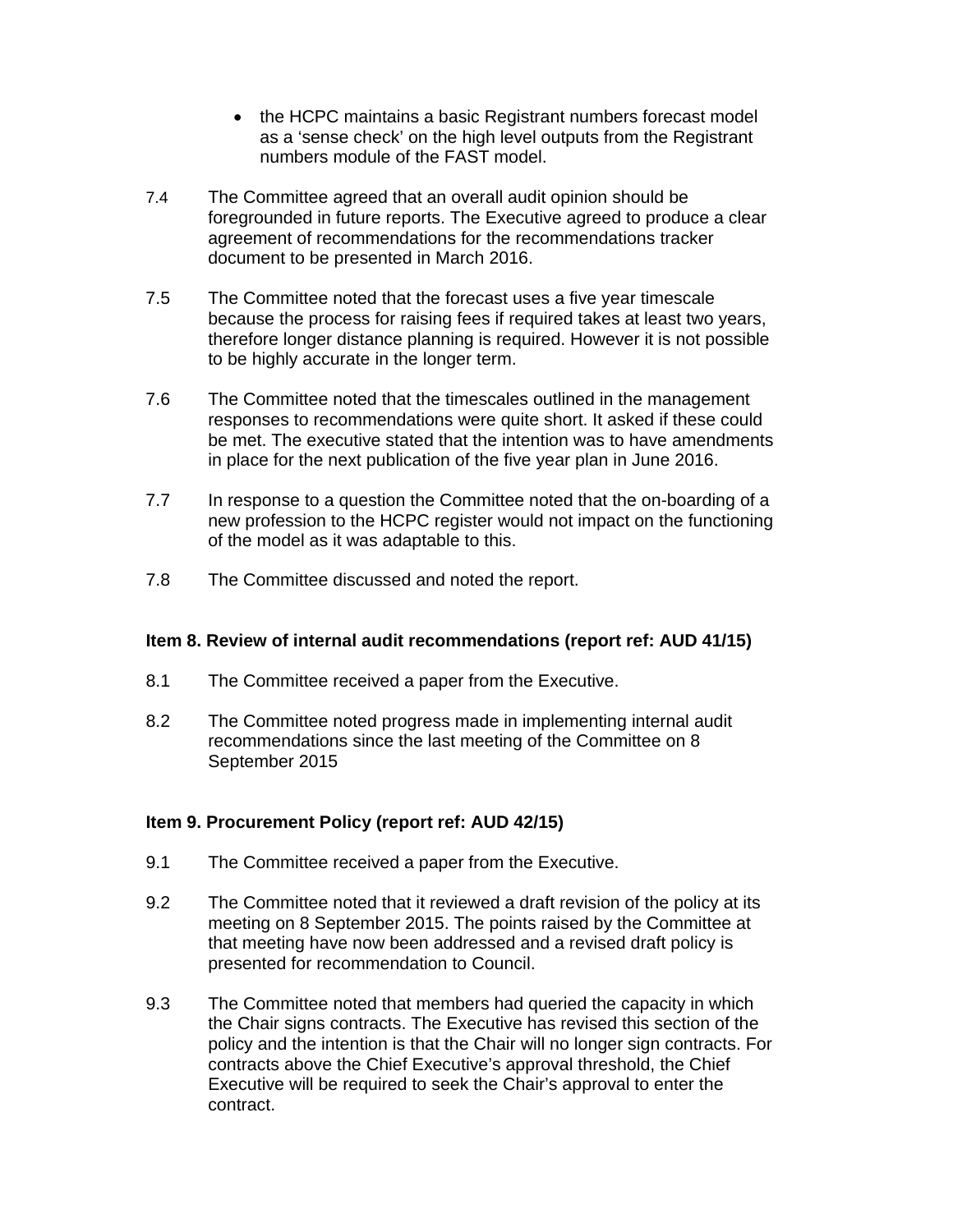- 9.4 The Committee noted that the policy does not require that the Chair reports back to Council on contracts that she has approved the Chief Executive to sign. This is not mandated for other functions either such as signing cheques over £50k. The Committee agreed that trust was placed in the executive by the scheme of delegation, and that reporting of all contracts signed was not required.
- 9.5 The Committee agreed that very high value contracts of strategic importance would continue to be taken to Council as and when this was required.
- 9.6 In response to a question it was noted that a Director would not be able to approve contracts at the Chief Executive threshold when designated acting Chief Executive.
- 9.7 The Committee agreed to recommend the revised Procurement Policy to Council for approval.

## **Item 10. Proposed change in the capitalisation threshold (report ref: AUD 43/15)**

- 10.1 The Committee received a paper from the Executive.
- 10.2 The Committee noted that the current capitalisation threshold for fixed assets is £1,000. The Executive proposes to increase it to £5,000 in order to simplify bookkeeping. The effect of the change on the balance sheet and the Income and Expenditure account will be small, a 3% reduction in the value of fixed assets, and a matching £150k increase in 2015-16 expenditure. The NAO have indicated they have no objection to the change.
- 10.3 The Committee approved the increase in the capitalisation threshold to £5,000.

## **Item 11. Change in the bank mandate (report ref: AUD 44/15)**

- 11.1 The Committee received a paper from the Executive.
- 11.2 The Committee noted that the Financial Regulations require all payments to be approved by two signatories. Where a payment to an individual beneficiary is more than £50,000, one of the signatories must be from "List B". List B includes the Chair and previously included a former Council member. The Chair has approved the addition of Stephen Cohen to List B. There is currently only one or two non-recurrent payments over £50,000 requiring a List B signatory a month.
- 11.3 The Committee noted the paper.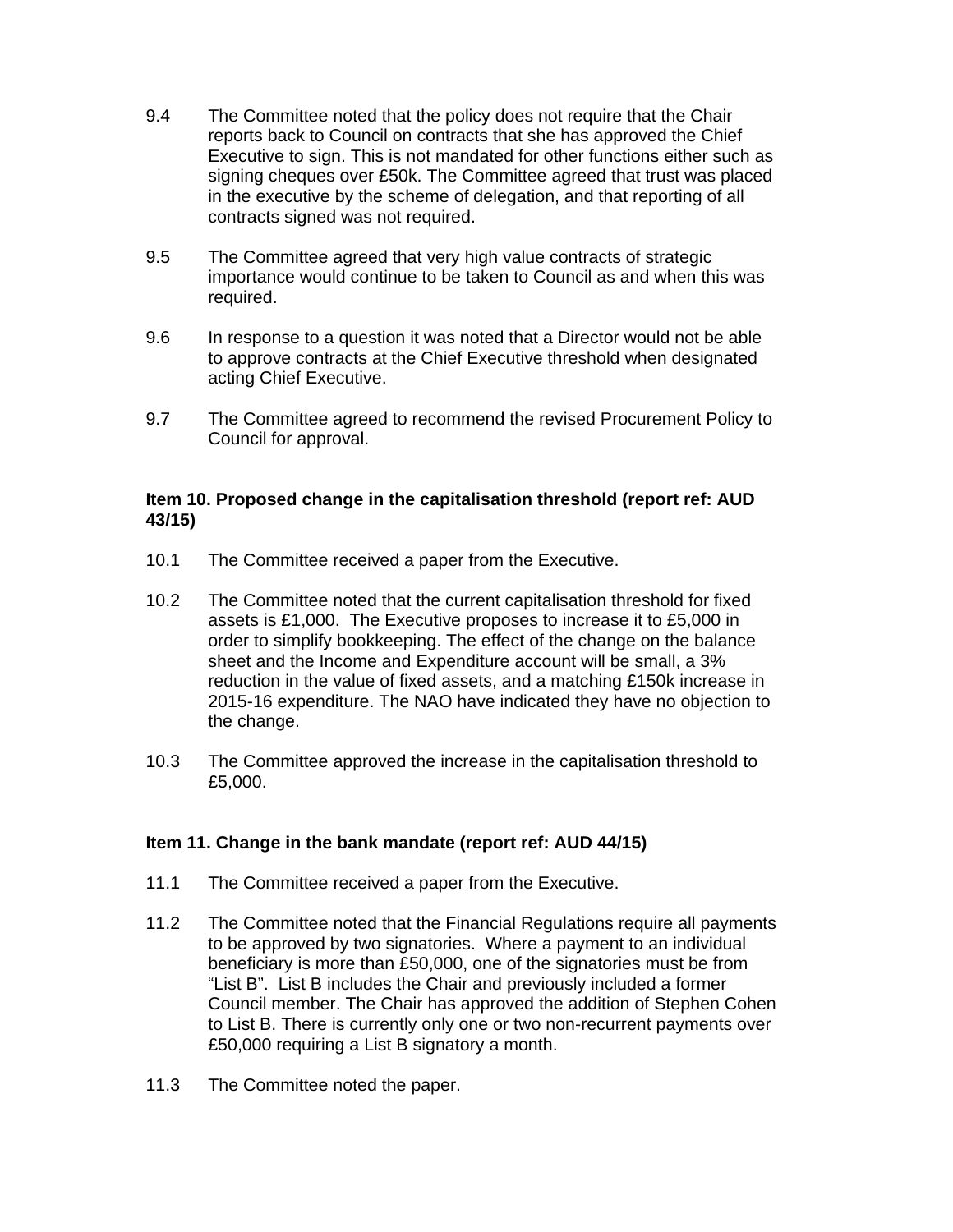## **Item 12. Business Process Improvement report (report ref: AUD 45/15)**

- 12.1 The Committee received a paper from the Executive.
- 12.2 The Committee noted:-
	- one new Near Miss Report has been declared around the storage of data on shared drives;
	- the migration of the Quality Management System to an externally hosted system has been terminated as it was incompatible with the HCPC's requirements following an upgrade. It is now planned to migrate the QMS to a hosted MS SharePoint environment over the autumn;
	- the ISO9001:2008 two day audit took place on 22 and 23 October. No areas of non-conformance were found. The next audit will take place in April 2016;
	- the new ISO9001:2015 standard has been published. The HCPC will move to the new standard between April and October next year;
	- work on the Shadow Planner Disaster Recovery solution continues. A demonstration was provided to EMT in October on HCPC Blackberry devices; and
	- plans for an Information Security week are in progress and BPI are still determining which CBT package to procure for employees, Partners and Council members. It is still expected that the deadline of February 2016 will be met.
- 12.3 The Committee noted the report.

## **Item 13. BSI ISO9001:2008 audit report (report ref: AUD 46/15)**

- 13.1 The Committee received a paper from the Executive.
- 13.2 The Committee noted that BSI audited HCPC on the 22 and 23 October 2015, as the fifth audit of the current three year audit cycle. The audit covered business overview, QMS processes, Projects, Registrations CPD, Operations, quality assurance, IT infrastructure & service support, Secretariat, customer services, information governance and Council processes.
- 13.3 No non-conformances were recorded and the HCPC have been recommended for continued registration.
- 13.4 The Committee noted the report.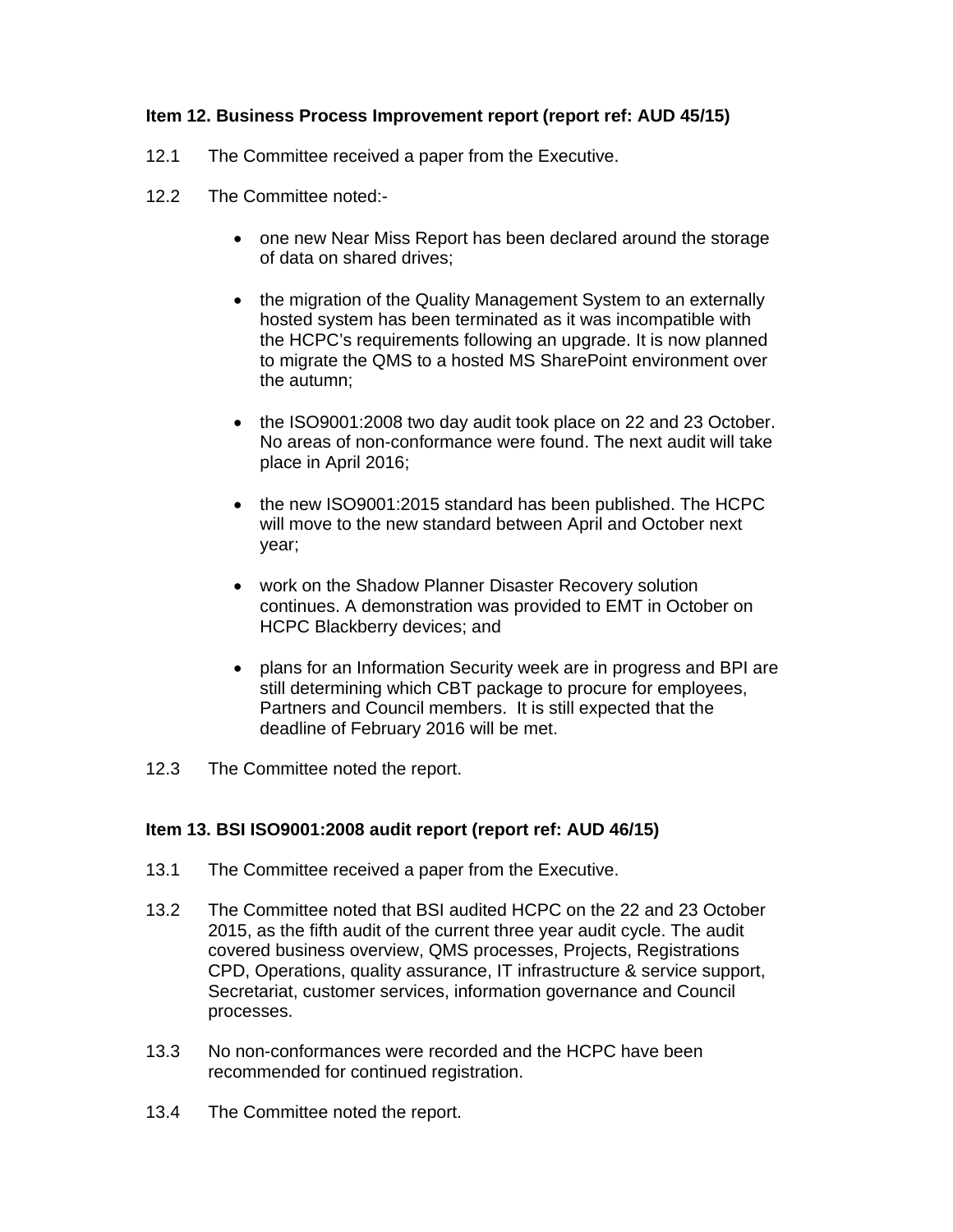## **Item 14. Risk Assurance mapping (report ref: AUD 47/15)**

- 14.1 The Committee received a paper from the Executive.
- 14.2 The Committee noted that at its meeting of 8 September 2015, the Executive were asked to provide examples of the risk assurance mapping for sample parts of the risk register.
- 14.3 The Committee agreed that the Executive had achieved what the Committee had requested in terms of assurance mapping and that the presented format was sufficient.
- 14.4 The Committee noted the report.

#### **Item 15. Risk owner presentations (report ref: AUD 48/15)**

- 15.1 The Committee received a paper from the Executive.
- 15.2 The Committee received an overview of the risks owned by the Chief Executive, Chair and Director of Policy and Standards. It noted the following points:-
	- the strategic intent has been revised with input from the Council away day. Council will consider the final document at its meeting in December 2015;
	- a piece of work is taking place to coordinate Council and Committee agendas more formally;
	- the Council members' performance review process will be revised in  $2016$ ; and
	- it was agreed that succession planning for the Chief Executive was a point to be discussed with Council as a whole.

#### **Item 16. Election of Chair (report ref: AUD 49/15)**

.

- 16.1 The Committee received a paper from the Executive.
- 16.2 The Committee noted that in February 2014 the Council appointed Richard Kennett as Chair of the Audit Committee for a term of two years. In accordance with the process for the election of Chairs of Committees, it is now necessary for the Committee to make a nomination to the Council for ratification. This nomination will be submitted for ratification by Council at their meeting on 3 December 2015.
- 16.3 The Committee nominated Richard Kennett to be reappointed by the Council as Chair of the Audit Committee.